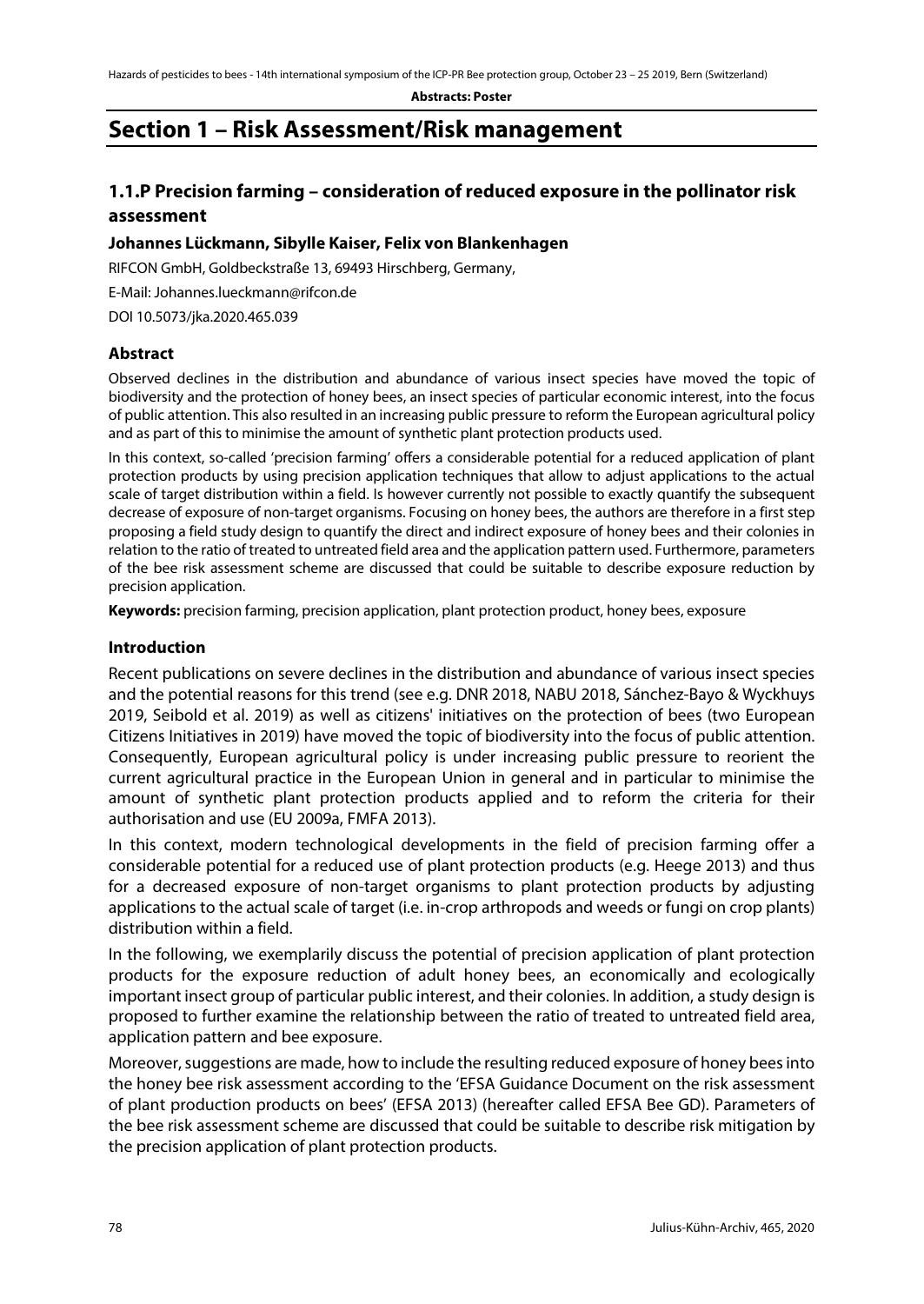# **Examples for precision application equipment to reduce the area where plant protection products are applied**

For the purpose of precision control of fungal diseases, insect pests and weeds, a wide range of application techniques for site/target-specific and small scale application are available or in the development stage. These application techniques may have further components to determine the spatial distribution of the target in real time. Such techniques are for example:

- Pulse-width modulation sprayers, allowing variable application rates across fields by quick flow rate changes and individual spray nozzle control (see Fig. 1a; see e.g. Butts *et al*. 2018)
- Direct injection spraying, allowing application of different plant protection products on sub-areas (*e.g*., Clarke 2018)
- Field sprayers or robots equipped with sensing devices and sprayer systems allowing real time, targeted spot applications on weeds (see Fig. 1b & c, 2; *e.g*., Scholz *et al*. 20014).



**Fig. 1** Exemplary precision spraying systems – pulse width modulation (a), patch spraying of the SmartSprayer joint project (b), Bonirob (c)

# **Exposure routes of honey bees to plant protection products and the potential benefits of 'precision farming'**

Within any agricultural landscape, there are several potential exposure routes for honey bee to plant protection products (Gradish *et al*. 2018). When considering the worst-case exposure situation of bees foraging in a flowering, bee attractive crop, the following main exposure routes to sprayed plant protection products or their residues, respectively, are relevant:

- Adult bees: contact exposure via spray deposits (i.e. overspray or spray drift) during foraging activity;
- Adult bees: oral exposure via pollen & nectar collected as food within the treated field (from crop and weed plants);
- Bee larvae: oral exposure via consumption of pollen and nectar collected by forager bees in the treated field and supplied as food to larvae

In contrast to overall spraying, the use of precision application techniques creates the possibility to reduce the share of treated area within a field. This reduction of treated in-field area will result in a declining number of (A) over-sprayed bees and (B) forage plants (crop plants and weeds growing in the field and close by) and subsequently in a decrease of the overall residue level in pollen and nectar collected in the field by the entire colony.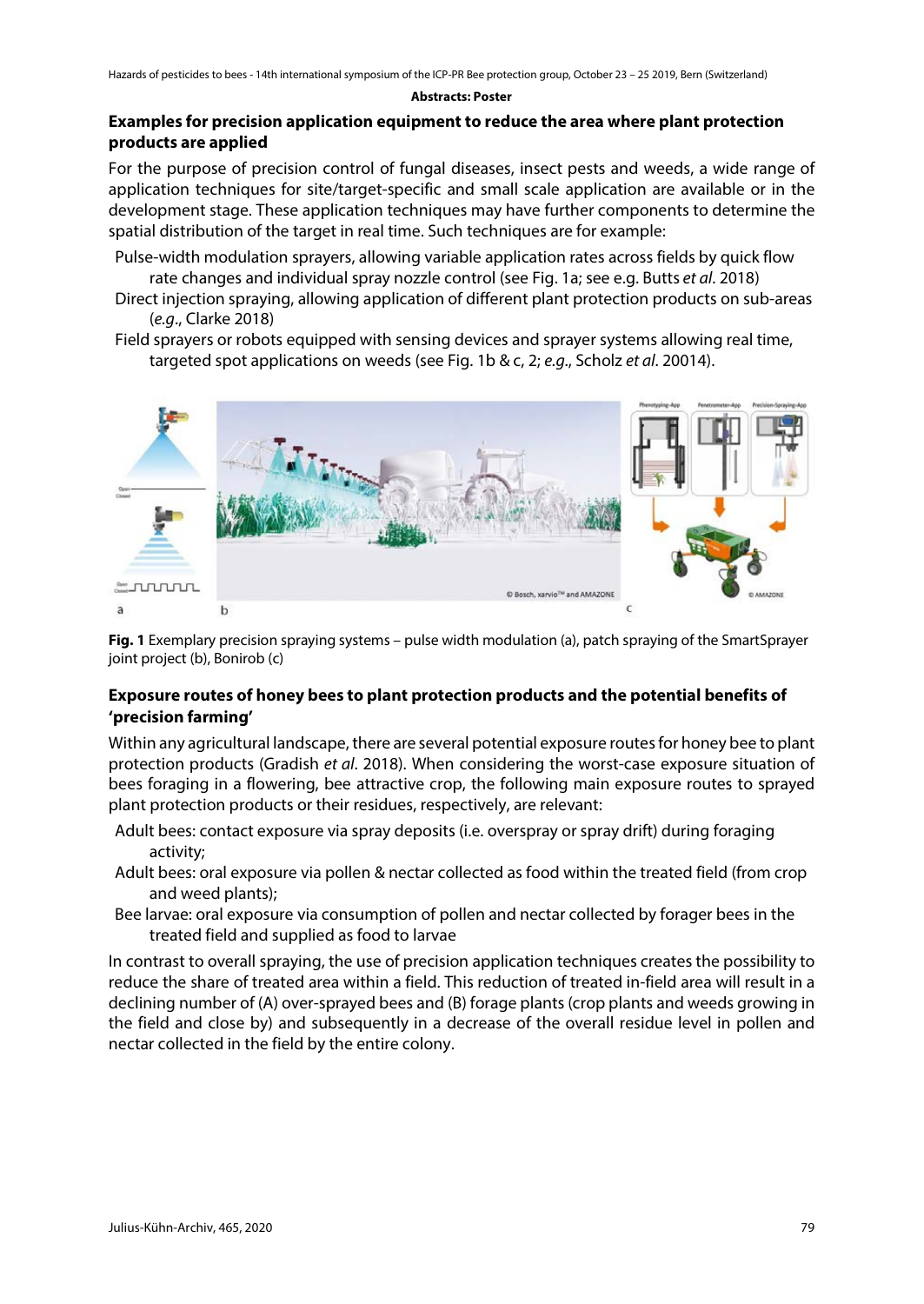

**Fig. 2** Exposure of honey bees foraging within a field treated with precision application techniques

The authors would like to put forward the hypothesis that the decrease of exposure of an entire bee colony is proportional to the share of treated area within the field and that at a given ratio of treated to untreated field area, the reduction in exposure is independent from the application pattern.

### **Verification of the hypothesis on the correlation of application scheme and honey bee exposure**

The following field study design is envisaged to verify the above given hypothesis. The scheme is based on EPPO (2010), EFSA Bee Guidance (2013) and current recommendations of the ICPPR WG on honey bee field testing:

Use of several fields of a flowering and bee attractive crop (*e.g*., rape, mustard, buckwheat, phacelia);

Fields of appropriate and uniform size (*e.g*., 2-3 ha with sparse alternative forage nearby); Honey bee hives located at the field border;

Spray application of a non-toxic, hydrophilic (not bounding to wax) tracer;

Use of a tracer to determine the proportion of bees topically contaminated via over-spray or spray drift (*e.g.,* via tracer colour by recording bees with digital monitoring devices);

Determination of the amount of tracer as residue surrogate in pollen and nectar entering the hive by 'residue' analysis in these matrices obtained from returning honey bees (*i.e.*, honey sac dissection, pollen loads);

The study set-up needs to include overall and partially sprayed fields; the latter with different application patterns, in sufficient replication (Fig. 3). For partially sprayed fields, ratios of 1 (treated): 1 (untreated) (Fig. 3b & c & d), 3 : 1 (Fig. 3e), *etc.* should be considered to investigate potential correlations of application scheme and exposure.



**Fig. 3** Illustration of different application patterns to investigate contact exposure proportions of foraging bees and residue levels of pollen and nectar entering the hives ((a) total area treated, b) to d) ratio of treated vs. untreated area 1:1, in different application patterns, e) ratio treated vs. untreated area 3:1; honey bee hives located at the field border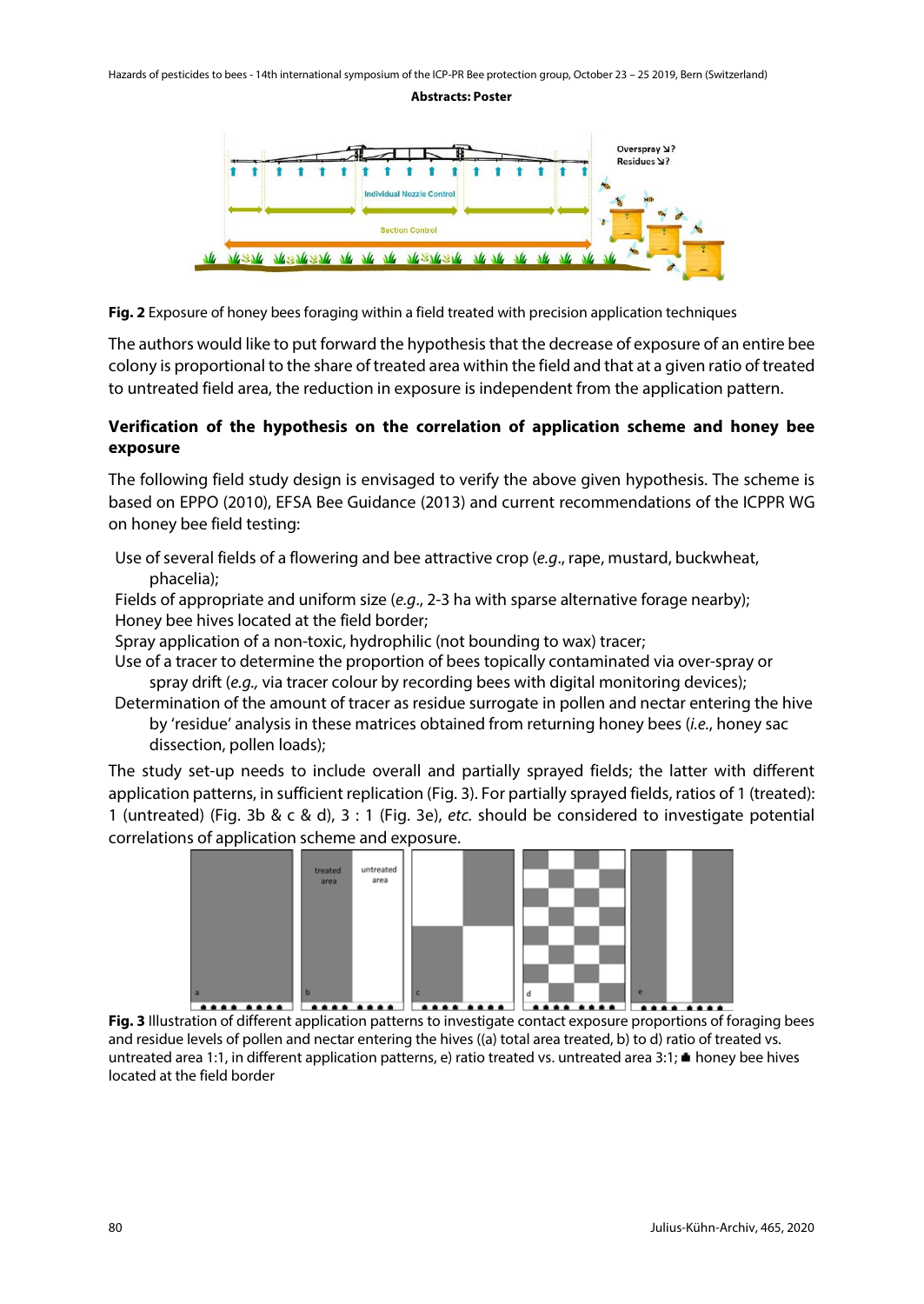### **Consideration of precision application in the honey bee risk assessment for plant protection products**

The benefits of reduced exposure of honey bee colonies by precision application could be used in the honey bee risk assessment conducted for the placing of plant protection products on the market according to Regulation (EC) No 1107/2009 (EU 2009b).

The current risk assessment procedure described in the EFSA Bee Guidance Document (GD) assumes uniform exposure of foraging honey bees and uniform residues in pollen and nectar of crops and weeds growing within a treated field. In contrast, the use of precision application techniques would lead to non-uniform contact and oral exposure of forager bees in the treated field and reduced exposure of their colonies to residues in food matrices. Although, the EFSA Bee GD already envisages the consideration of spatial variation of exposure, details and guidance how to handle this aspect are not provided.

Thus, it would be necessary to adapt the current risk assessment approach to consider the exposure aspects of precision application. The following parameters could be suitable to describe reduced exposure in partially treated fields:

The exposure factor, which is currently set to '1' (*i.e*., 100% exposure) for adults and larvae;

- The mean default initial residue concentrations in pollen/nectar of the crop in the treated field (expressed as Residue Unit Dose (RUD)); and,
- The shortcut values for crops being attractive due to their pollen and/or nectar supply, depending among other parameters on the RUD.

However, results of field studies following the above outlined design need to be conducted first to get a realistic picture of the exposure of honey bees colonies in partly treated fields and to support the identification of suitable risk assessment parameters.

#### **Acknowledgements**

Many thanks to AMAZONE (Hasbergen-Gaste, Germany) providing figures on spraying systems and Jan-Dieter Ludwigs (Rifcon GmbH) for his comments on the manuscript.

#### **References**

- BUTTS, T.R., G.R. KRUGER, 2018: Pulse-Width Modulation (PWM) Sprayers. What, Why, and How? Nebraska Extension Publications. NebGuide. G2302. http://extensionpubs.unl.edu/publication/9000019910805/pulse-width-modulation-pwm-sprayersg2302/ (date of last query: 15.01.2020)
- CLARKE, A., 2018: Is direct injection spraying technology about to take off? [https://www.futurefarming.com/Machinery/Articles/2018/2/Analysis-Is-direct-injection-spraying-technology-about-to](https://www.futurefarming.com/Machinery/Articles/2018/2/Analysis-Is-direct-injection-spraying-technology-about-to-take-off-3709WP/)[take-off-3709WP/](https://www.futurefarming.com/Machinery/Articles/2018/2/Analysis-Is-direct-injection-spraying-technology-about-to-take-off-3709WP/) (date of last query: 15.01.2020)
- DEUTSCHER NATURSCHUTZRING (DNR) 2018: Forderungen an ein Aktionsprogramm Insektenschutz. <https://www.nabu.de/imperia/md/content/> nabude/insekten/180426-dnr-aktionsprogramm-insektenschutz.pdf (date of last query: 15.01.2020)

EPPO, 2010: PP 1/170 (4) - Side-effects on honeybees. – EPPO Bulletin **40**, 313-319.

- EFSA, 2013: EFSA Guidance Document on the risk assessment of plant production products on bees (*Apis mellifera*, *Bombus* spp. and solitary bees) (published on July 04, 2013, updated on 04 July 2014). – EFSA Journal **11(7)**: 3295, 268 p.
- EFSA, 2014: User Manual: A small application developed in R for the estimation of the residue intake rate for certain bee species under given conditions: the SHVAL tool. – EFSA supporting publication, EN-**623**, 10 p.
- EUROPEAN CITIZENS INITIATIVES (ECI) of 27.05.2019: "Save the bees! Protection of biodiversity and improvement of habitats for insects in Europe" (discontinued in favour of ECI 04.09.2019). https://ec.europa.eu/commission/presscorner/detail/en/IP\_19\_2472 and www.savebeesandfarmers.eu (date of last query: 15.01.2020)
- EUROPEAN CITIZENS INITIATIVES (ECI) of 30.09.2019: "Save bees and farmers! Towards a bee-friendly agriculture for a healthy environment". https://europa.eu/citizens-initiative/initiatives/details/2019/000016\_en (date of last query: 15.01.2020)
- EU 2009a: Directive 2009/128/EC of the European Parliament and of the Council of 21 October 2009 establishing a framework for community action to achieve the sustainable use of pesticides. – Official Journal of the European Union, L 309/71, 16 p.
- EU 2009b: REGULATION (EC) NO 1107/2009 of the European Parliament and of the Council of 21 October 2009 concerning the placing of plant protection products on the market and repealing Council Directives 79/117/EEC and 91/414/EEC. – Official Journal of the European Union L 309/1. 24.11.2009.
- FMFA (Federal Ministry of Food and Agriculture 2013: National Action Plan on Sustainable Use of Plant Protection Products. 100 p.